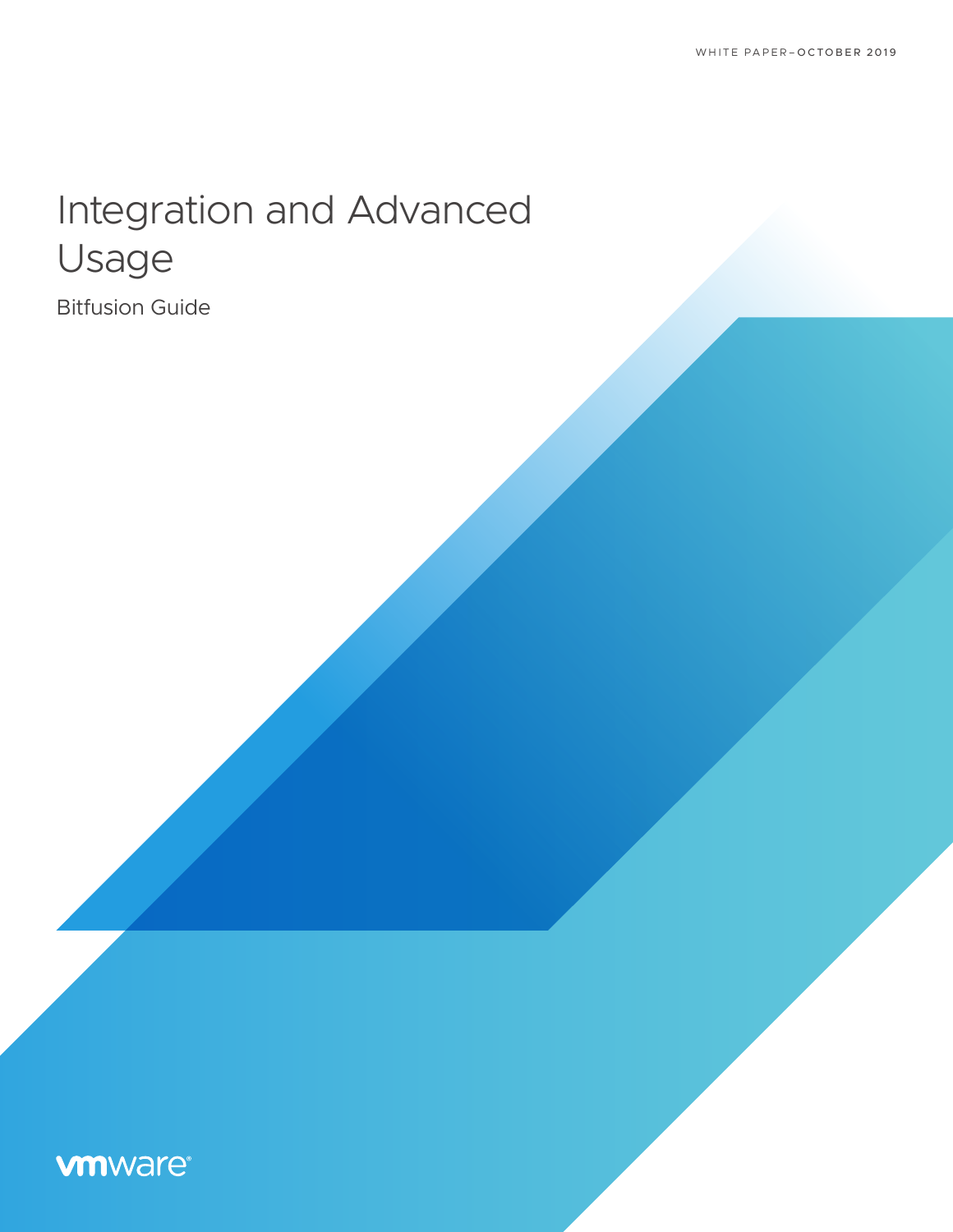### Table of contents

| Introduction                                                  | 3              |
|---------------------------------------------------------------|----------------|
| Starting FlexDirect Daemons as Servers via CLI                | 3              |
| Run Client Applications with FlexDirect via flexdirect client | $\overline{4}$ |
| Configuring IP Addresses as Part of Client Configuration      | 5              |
| Advanced: Cluster Communications                              | $\overline{7}$ |
| Advanced: Flexible Dynamic GPU Configurations                 | 7              |
| Exposing One GPU out of the Four GPUs for Apps                | 8              |
| Exposing Two GPUs out of the Four GPUs for Apps               | 8              |
| Partial GPU Configurations                                    | 9              |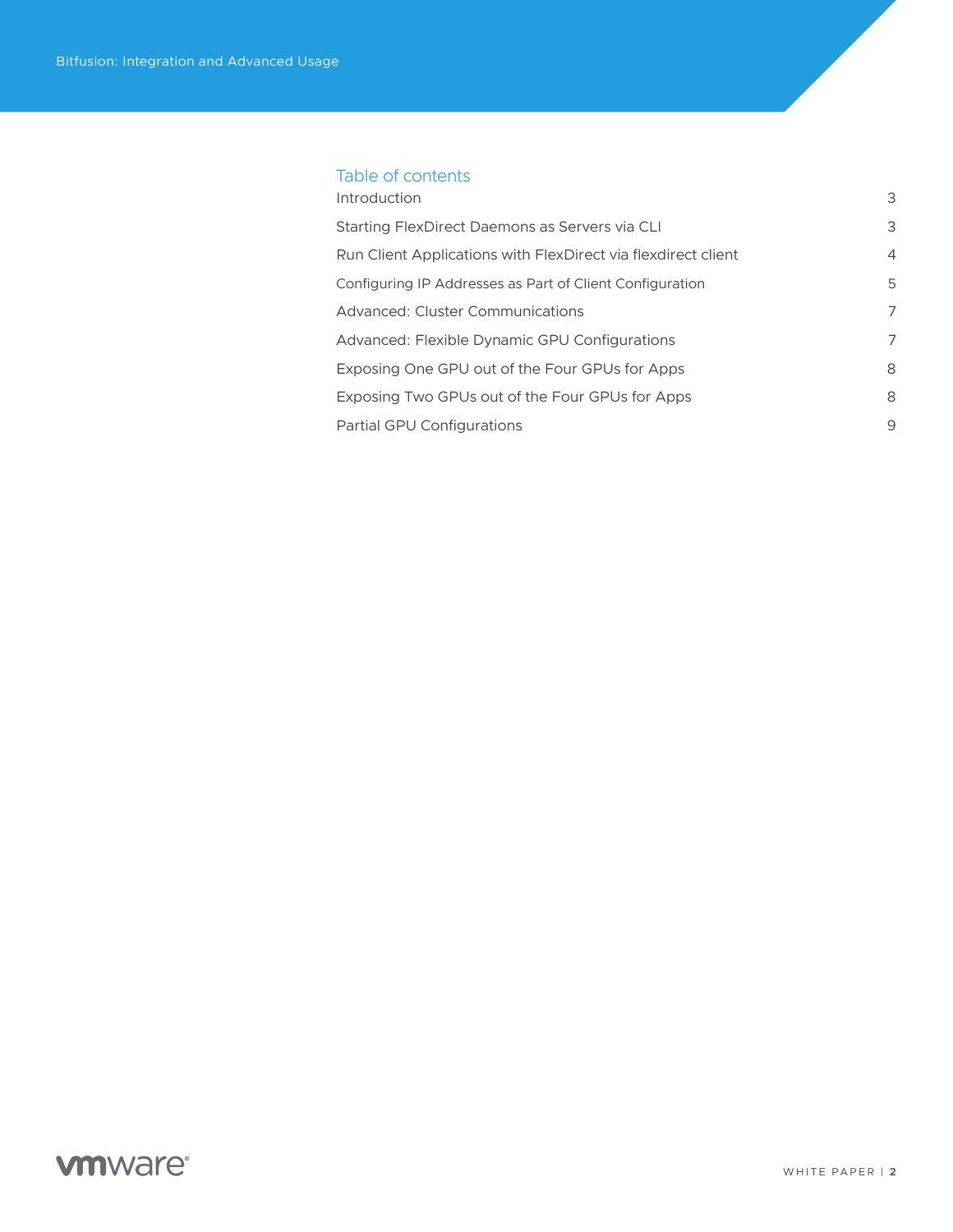#### <span id="page-2-0"></span>**Introduction**

For engineers integrating Bitfusion technology into their own resource scheduler or perhaps for advanced users needing more control over GPUs are resourcing, this guide shows how to start and invoke both server and client processes with low-level access. You will start a server daemon for a particular GPU configuration (e.g., partial memory) and write a client-side configuration file 'adaptor.conf' as shown in the examples below. We have done integrations for several job schedulers and resource managers, so *[contact us](mailto:askbitfusion%40vmware.com?subject=)* if you're looking for help.

### Starting FlexDirect Daemons as Servers via CLI

The drawing below shows the four processes that are running on a client (or CPU) node and on a server (or GPU) node when you are interacting with the FlexDirect Server (Dispatcher). It should help you understand the concepts, commands and usage that this manual discusses. Only two processes are directly launched by the user. These are the ones shown in a fixed font as you would type them in a command shell. The drawing also shows the TCP ports used by the GPU server processes.



You must start FlexDirect as a server (which is called Dispatcher) on all the instances that have GPUs which you'd like to make available to your client nodes and applications.

#### Shell

flexdirect server [-p port]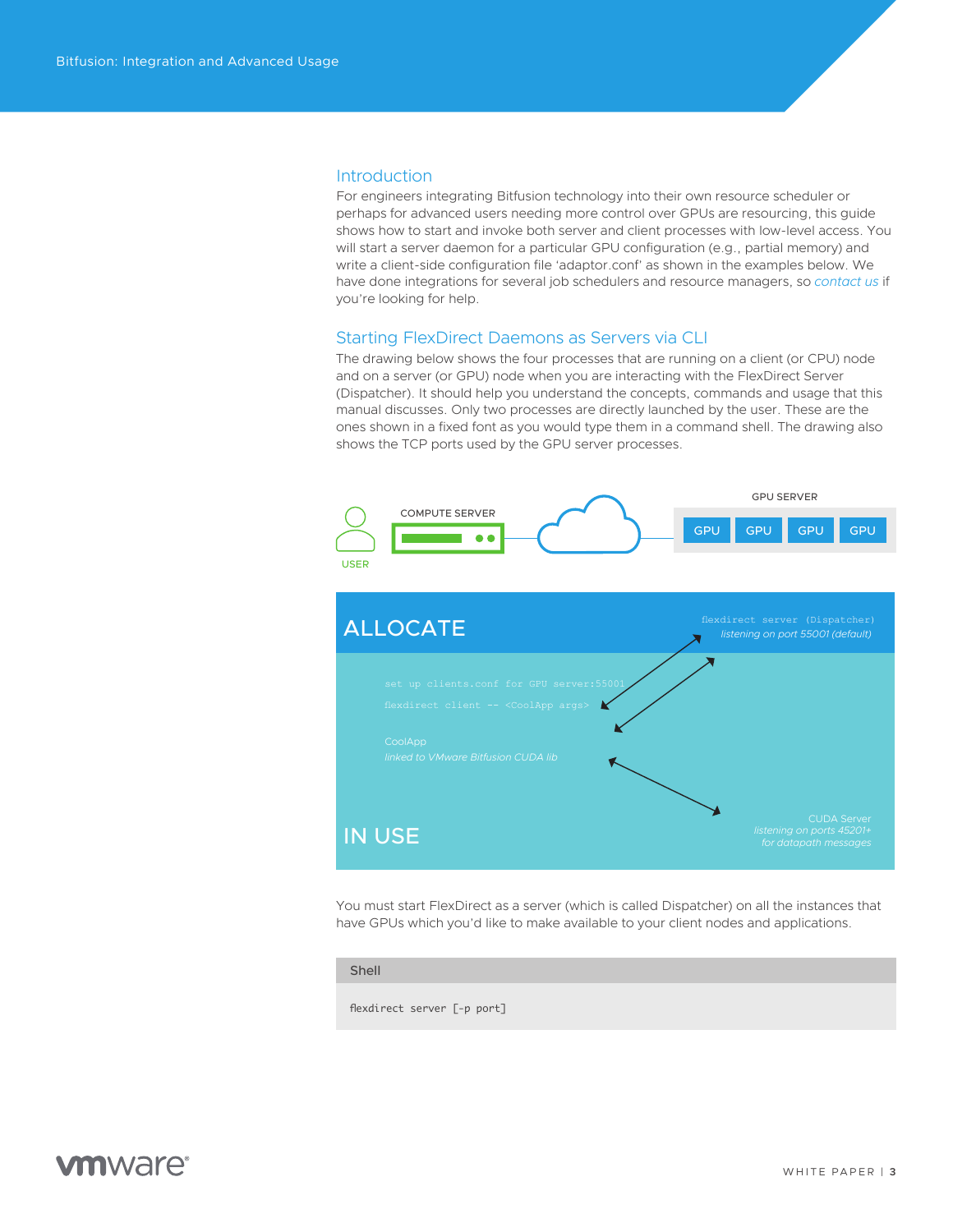<span id="page-3-0"></span>You can also start a FlexDirect server (Dispatcher process) from the client machine with the request\_gpus command. However, this requires that the GPU server is already running the resource scheduler. Advantages include:

- Prevents multiple users from trying to serve the same GPUs
- Creates adaptors.conf file for you
- Does not automatically deallocate the GPUs after a client application has finished so you can run several applications sequentially

However, this document covers manual launches of the FlexDirect server.

### Run Client Applications with FlexDirect via flexdirect client

Once the FlexDirect Servers are running, run applications using flexdirect client. Pass the -l parameter as a list of the IP addresses of the nodes on which you have FlexDirect Server running. Use semicolons to separate the addresses. Replace <application> with the application you would like to run. Use a double dash -- before the application if it requires its own arguments.

Shell

flexdirect client -l "172.31.51.20; 172.31.51.26" [--] <application>

You may specify a port number with the standard colon notation:

#### CPU Server Command Line

flexdirect client -l 172.31.51.20:55002 nvidia-smi

#### GPU Server Command Line

| nvidia-smi                                                                                               |                                                                                                  |
|----------------------------------------------------------------------------------------------------------|--------------------------------------------------------------------------------------------------|
| NVIDIA-SMI 375.26                                                                                        | Driver Version: 375.26                                                                           |
| GPU<br>Perf Pwr:Usage/Capl<br>Temp<br>l Fan                                                              | Name Persistence-MI Bus-Id Disp.A   Volatile Uncorr. ECC  <br>Memory-Usage   GPU-Util Compute M. |
| Off   0000:01:00.0<br>Tesla K80<br>$\Omega$<br>$N/\Delta\%$<br>- 530<br>P <sub>8</sub><br>79W/<br>149W I | $\bigcirc$ of f<br>N/A<br>0%<br>OMiB /<br>11439MiB  <br>$Defaul+$                                |
| Processes:<br>GPU<br>PID Type Process name                                                               | GPU Memory<br>Usage                                                                              |
| No running processes found                                                                               |                                                                                                  |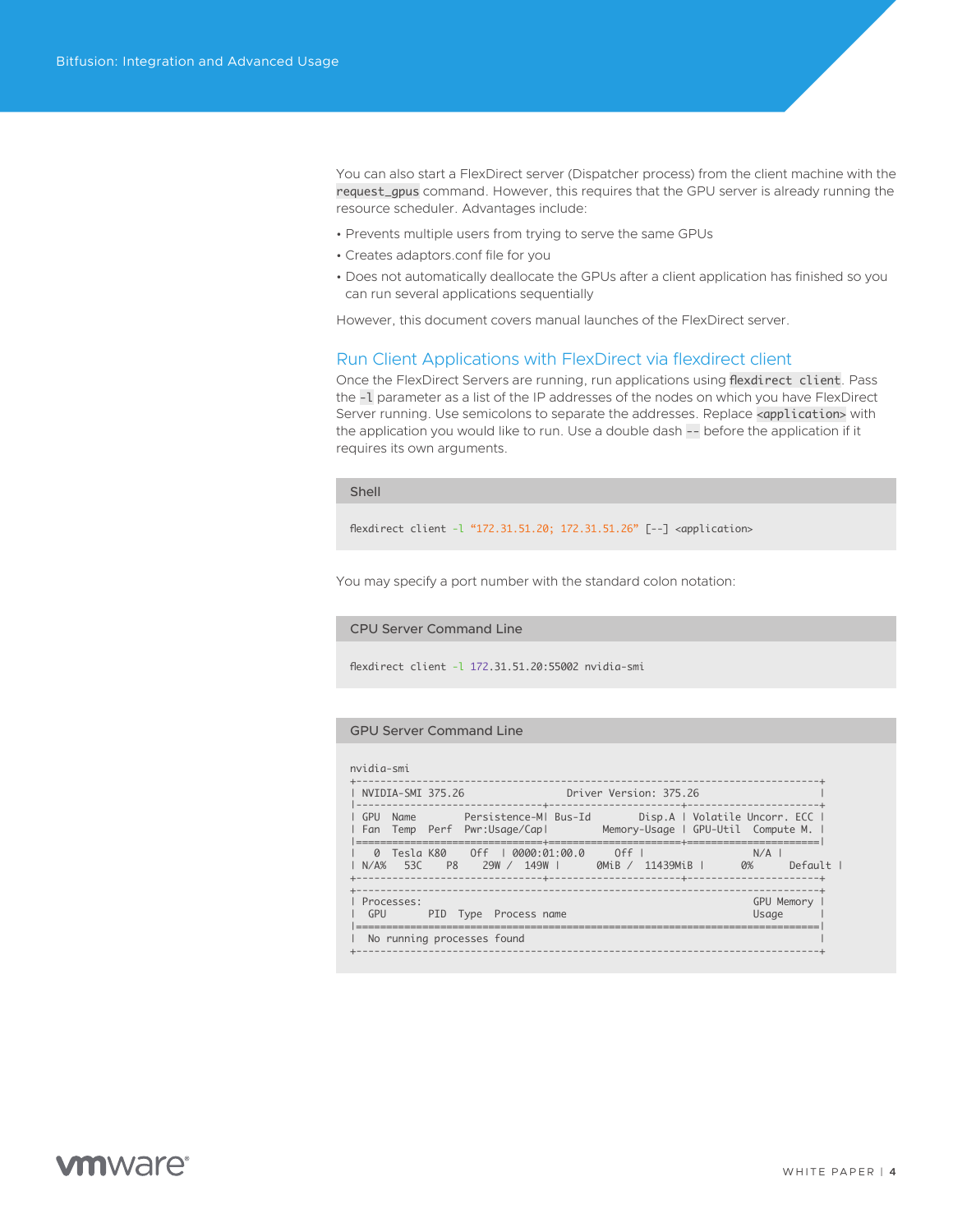<span id="page-4-0"></span>

#### Configuring IP Addresses as Part of Client Configuration

If you want to simplify the flexdirect client command, you can put your Bitfusion server IP addresses into the /etc/bitfusionio/adaptor.conf file. Override the default port by adding :<port>.

CPU Server Command Line

cat /etc/bitfusionio/adaptor.conf 172.31.51.20 172.31.51.26:57001

After writing adaptor.conf, simply run flexdirect client with a GPU application. For example, if you run flexdirect client with nvidia-smi it will list the GPUs configured.

| <b>CPU Server Command Line</b>                                                                                                                                                                                                                             |  |  |  |  |  |  |
|------------------------------------------------------------------------------------------------------------------------------------------------------------------------------------------------------------------------------------------------------------|--|--|--|--|--|--|
| flexdirect client nvidig-smi                                                                                                                                                                                                                               |  |  |  |  |  |  |
| <b>Driver Version: 375.26</b> Driver Constanting Constanting Constanting Constanting Constanting Constanting Constanting Constanting Constanting Constanting Constanting Constanting Constanting Constanting Constanting Constantin<br>I NVIDIA-SMI 375.26 |  |  |  |  |  |  |
| Fan Temp Perf Pwr:Usage/Cap  Memory-Usage   GPU-Util Compute M.                                                                                                                                                                                            |  |  |  |  |  |  |
| N/A<br>  N/A% 53C P8 29W / 149W   0MiB / 11479MiB   0%<br>Default                                                                                                                                                                                          |  |  |  |  |  |  |
| GPU Memory<br>Processes:<br>GPU<br>Usage<br>PID Type Process name                                                                                                                                                                                          |  |  |  |  |  |  |
| No running processes found                                                                                                                                                                                                                                 |  |  |  |  |  |  |

Type flexdirect help or flexdirect help [command] for additional helpful commands and information.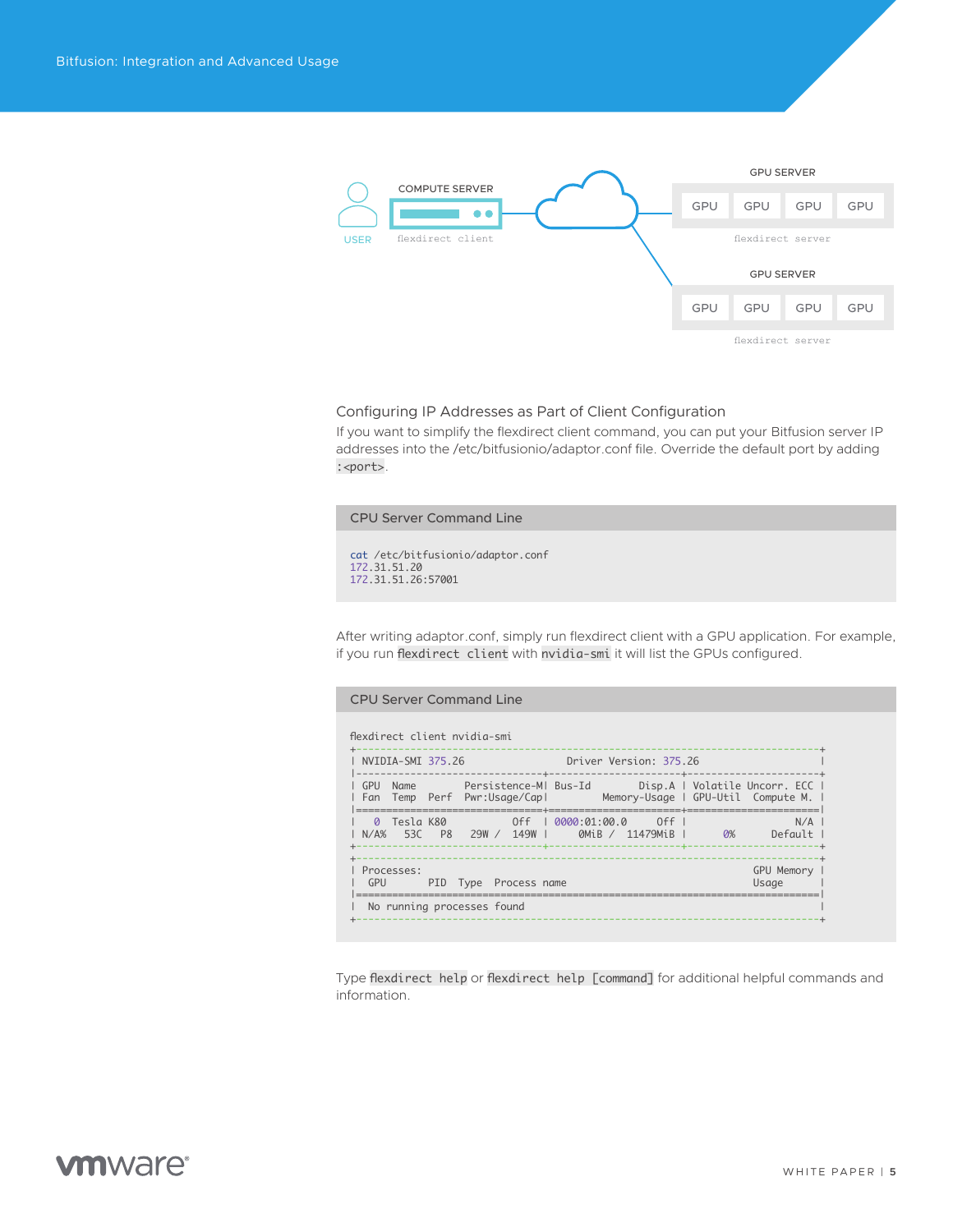#### Sample Output

```
$ flexdirect help
```
NAME:

-.<br>flexdirect - Run application with Bitfusion FlexDirect

USAGE:

```
flexdirect <command> <options> "application"<br>flexdirect <command> <options> -- [application]<br>flexdirect help [command]
```
For more information, system requirements, and advanced usage please visit https://www-review.vmware.com/solutions/business-critical-apps/hardwareaccelerators-virtualization.html

| COMMANDS: |                                                                                                                                  |                                                                                                                                                                                                                                                                                                                                                                                                                                                                   |
|-----------|----------------------------------------------------------------------------------------------------------------------------------|-------------------------------------------------------------------------------------------------------------------------------------------------------------------------------------------------------------------------------------------------------------------------------------------------------------------------------------------------------------------------------------------------------------------------------------------------------------------|
|           | init, i<br>version, v<br>localhealth, LH<br>upgrade, U<br>uninstall<br>dealloc<br>crashreport<br>license<br>list_gpus<br>help, h | Initialize configuration. Requires root priviledges.<br>Display full FlexDirect version.<br>Run health check on current node only.<br>Upgrade version. Requires root priviledges.<br>Uninstall FlexDirect. Requires root priviledges.<br>Deallocate license certificate. Requires root priviledges.<br>Send crash report to Bitfusion.<br>Check license status.<br>List the available GPUs in a shared pool.<br>Shows a list of commands or help for one command. |
|           | Client Commands:                                                                                                                 |                                                                                                                                                                                                                                                                                                                                                                                                                                                                   |
|           | client, c<br>health, H<br>request_gpus<br>release_gpus                                                                           | Run application.<br>Run health check on all specified servers and current node.<br>Request GPUs from a shared pool.<br>Release GPUs back into a shared pool. Options must match a<br>previous request_gpus command.                                                                                                                                                                                                                                               |
|           | run                                                                                                                              | Request GPUs from a shared pool, run a client command, then<br>release the GPUs.                                                                                                                                                                                                                                                                                                                                                                                  |
|           | stats                                                                                                                            | Gather stats from all servers.                                                                                                                                                                                                                                                                                                                                                                                                                                    |
|           | smi<br>local                                                                                                                     | Display smi-like info for all servers.<br>Run a CUDA application locally.                                                                                                                                                                                                                                                                                                                                                                                         |
|           | net_perf                                                                                                                         | Gather network performance data from all SRS servers.                                                                                                                                                                                                                                                                                                                                                                                                             |
|           | Server Commands:<br>server, s                                                                                                    | Run server.<br>resource_scheduler Run FlexDirect resource scheduler (SRS) on GPU server                                                                                                                                                                                                                                                                                                                                                                           |
| EXAMPLES: |                                                                                                                                  |                                                                                                                                                                                                                                                                                                                                                                                                                                                                   |
|           | \$ sudo flexdirect init -l <license_key></license_key>                                                                           |                                                                                                                                                                                                                                                                                                                                                                                                                                                                   |
|           |                                                                                                                                  | \$ flexdirect resource_scheduler --srs_port 50001                                                                                                                                                                                                                                                                                                                                                                                                                 |
|           | \$ flexdirect run -n 4 -- <application></application>                                                                            |                                                                                                                                                                                                                                                                                                                                                                                                                                                                   |
|           |                                                                                                                                  |                                                                                                                                                                                                                                                                                                                                                                                                                                                                   |

Here are some flexdirect examples with explanatory comments.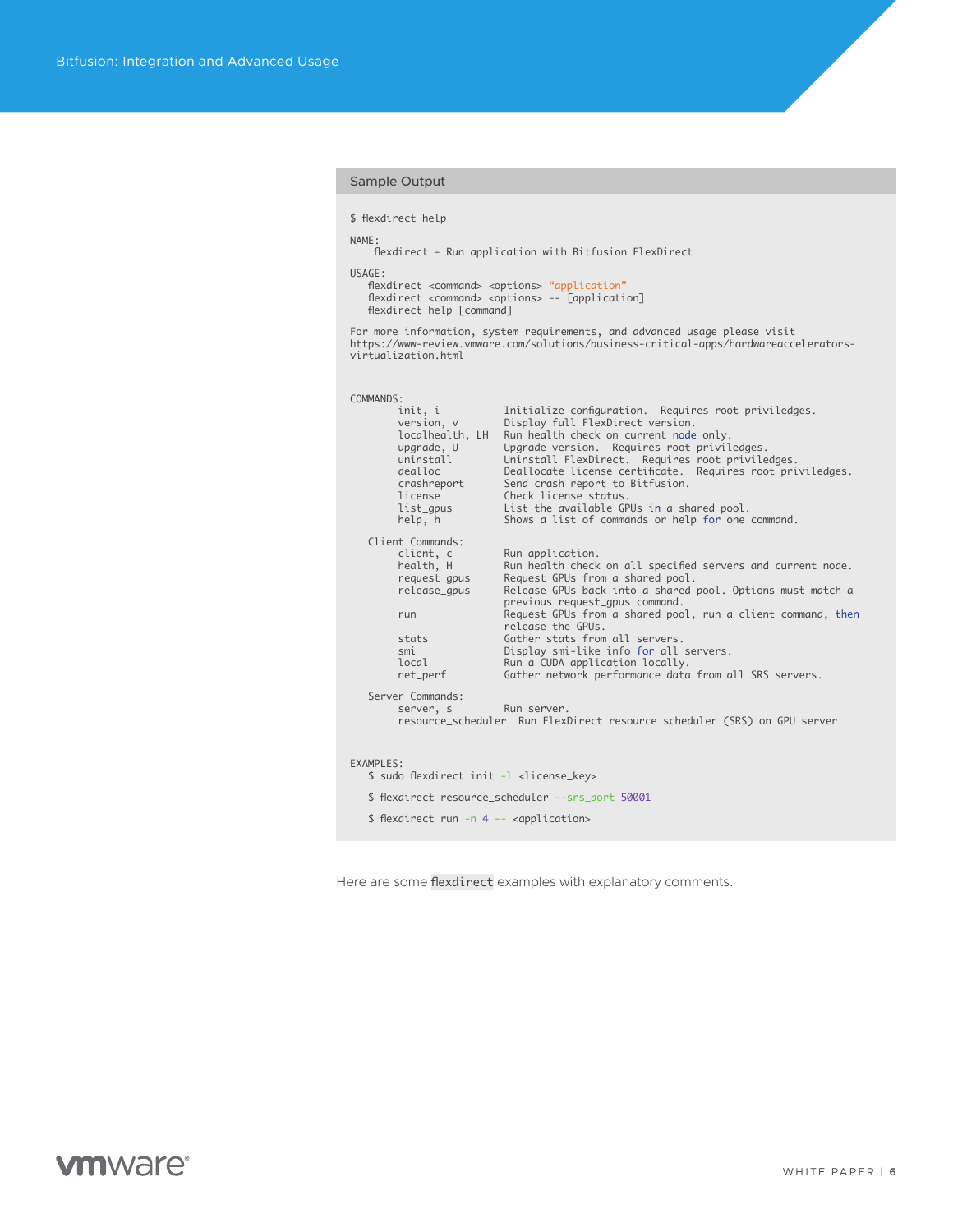#### <span id="page-6-0"></span>Text

Initialize flexdirect license before the first run of server on a system \$ sudo flexdirect init -l <license\_key>

Run a flexdirect server with default port 55001 \$ flexdirect server

Run a flexdirect server with a different port \$ flexdirect server -p 55010

Run an application with a server running local with default port 55001 \$ flexdirect client -l "localhost" <application>

Run an application with multiple servers, local or remote \$ flexdirect client -l "192.168.0.2:55010; 192.168.0.6:51234" <application>

Run an application with servers specified in one of the default config files (~/. bitfusionio/adaptor.conf and /etc/bitfusionio/adaptor.conf in priority order) \$ flexdirect client <application>

Run an application with servers specified in a config file \$ flexdirect client -f <path\_to\_config\_file> <application>

Run a server with a resource scheduler on a custom port \$ flexdirect resource\_scheduler --srs\_port 50001 --port 55010

Run an application with 4 shared GPUs \$ flexdirect run -n 4 <application>

Run an application with 2 shared GPUs, using half the available memory, and a custom servers.conf

\$ flexdirect run -n 2 -p 0.5 -s servers.conf <application>

Run an application with 4 shared GPUs with InfiniBand \$ flexdirect run -n 4 <application>

Run an application locally, restricted to only half the physical GPU memory \$ flexdirect local -p 0.5 <application>

Request 8 remote GPUs \$ flexdirect request\_gpus -s servers.conf -f adaptor\_8gpu.conf -n 8

Run an application with the generated config file \$ flexdirect client -f adaptor\_8gpu.conf <application>

Release the 8 remote GPUs after the application has finished \$ flexdirect release\_gpus -f adaptor\_8gpu.conf

Get help on a specific command (the client command in this example) \$ flexdirect help client

### Advanced: Cluster Communications

If you are unable to open up the default 45201-46225 port range for in-cluster communication, you can override this range by exporting these environment variables on your GPU servers before running the FlexDirect Server (also called Dispatcher):

GPU Server Command Line

- \$ export BF\_SERVER\_PORT\_MIN=<port number>
- \$ export BF\_SERVER\_PORT\_MAX=<port number>

### Advanced: Flexible Dynamic GPU Configurations

The examples below assume that you have a four-GPU server at IP address 123.45.67.890. We will use this one GPU node for three different client applications with slightly different resource configurations, all sharing the same GPU node.

# **vm**ware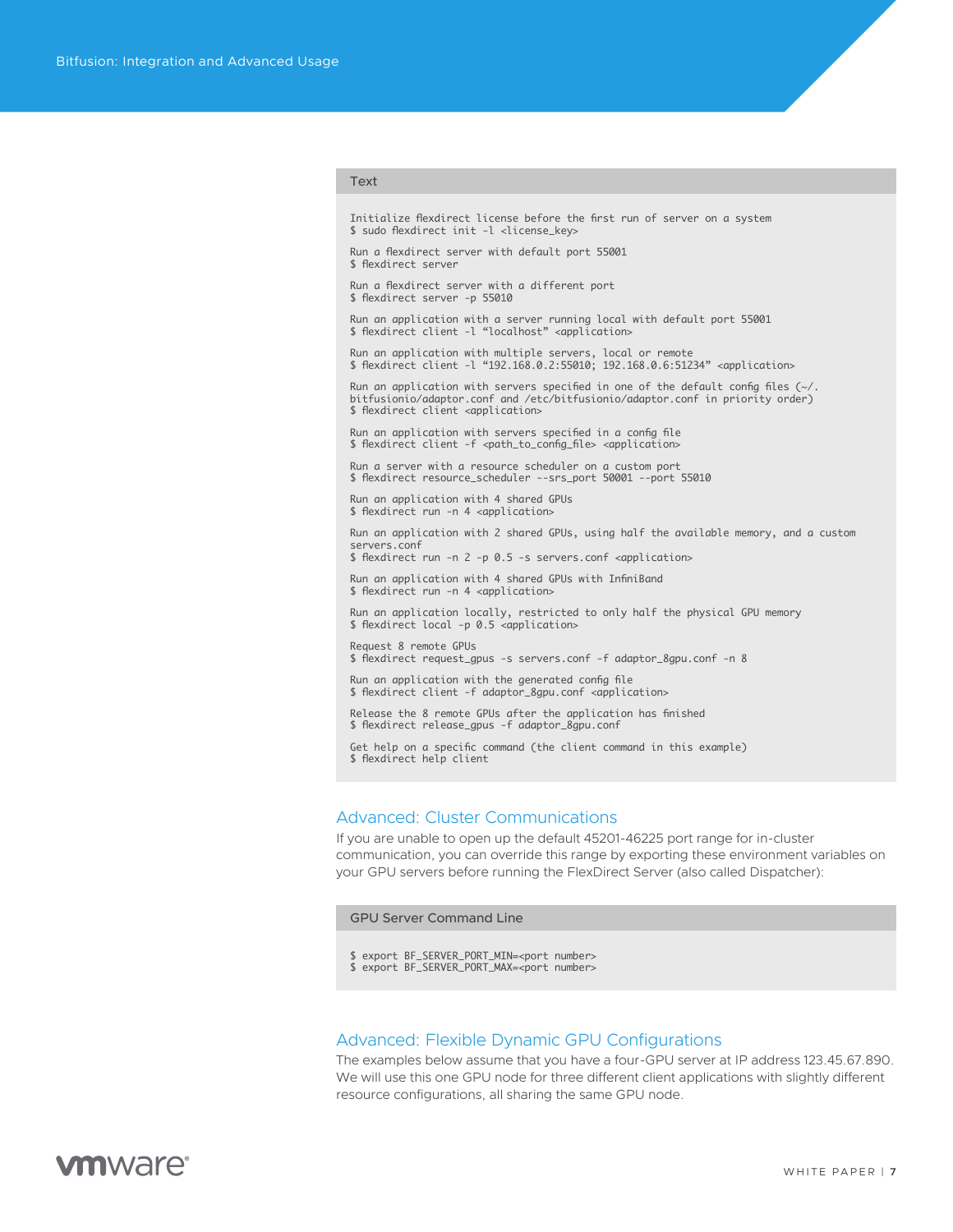#### <span id="page-7-0"></span>NOTE

IJ

Note how as we progress through the examples, we use different ports so that each server process is utilizing unique ports for communication.

**BF\_VISIBLE\_DEVICES** refers to the ID number of each GPU device, which starts at 0. If you have a 4 GPU instance, the IDs would be 0, 1, 2, and 3 respectively. You can see the devices and their specific IDs by running nvidiasmi.

#### Exposing One GPU out of the Four GPUs for Apps

Start the FlexDirect Server (also called Dispatcher) on the first GPU device (out of the four we are assuming for these examples) with the following command:

# GPU Server Command Line BF\_VISIBLE\_DEVICES=0 flexdirect server -p 55001 Dispatcher listening... Listening on 0.0.0.0 : 55001

Now run the FlexDirect Client on your CPU node. In this example, we'll do it with application "nvidia-smi", but you could replace this with the application you would like to run using FlexDirect virtualization.

#### GPU Server Command Line

flexdirect client -l 123.45.67.89:55001 nvidia-smi

| Driver Version: 375.26<br>NVIDIA-SMI 375.26                                                                                          | -+-------------------              |  |  |  |  |
|--------------------------------------------------------------------------------------------------------------------------------------|------------------------------------|--|--|--|--|
| Name Persistence-MI Bus-Id Disp.A   Volatile Uncorr. ECC  <br>GPU<br>Temp Perf Pwr:Usage/Capl<br>l Fan                               | Memory-Usage   GPU-Util Compute M. |  |  |  |  |
| 0000:01:00.0<br>Tesla K80<br>0ff<br>$\Omega$<br>Off I<br>530<br>149W I<br>0MiB / 11479MiB<br>$N/\Delta\%$<br>P <sub>8</sub><br>29W / | N/A<br>0%<br>Default               |  |  |  |  |
| Processes:<br>GPU<br>PID Type Process name                                                                                           | GPU Memory<br>Usage                |  |  |  |  |
| No running processes found                                                                                                           |                                    |  |  |  |  |

### Exposing Two GPUs out of the Four GPUs for Apps

Start the FlexDirect Server (also called Dispatcher) on the four-GPU node with the following command:

GPU Server Command Line

BF\_VISIBLE\_DEVICES=0,1 flexdirect server -p 55002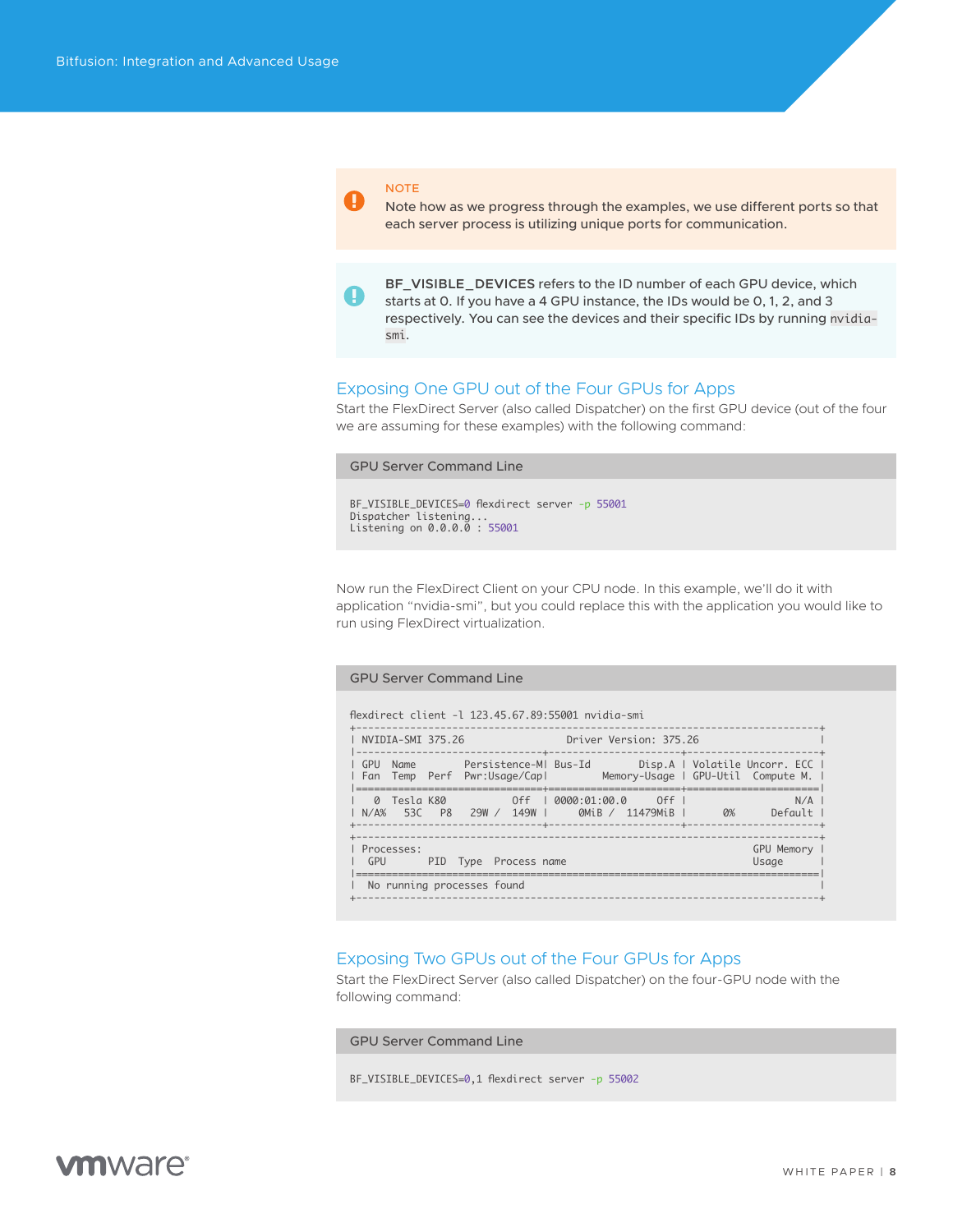<span id="page-8-0"></span>Run the FlexDirect Client. In this example, we'll do it with application "nvidia-smi:, but you could replace this with the application you would like to run using FlexDirect virtualization.

#### GPU Server Command Line

flexdirect client -l 123.45.67.89:55002 nvidia-smi

| 1 NVIDIA-SMI 375.26                                                    |  |                                    | Driver Version: 375.26 |  |                                                                                                                                                           |
|------------------------------------------------------------------------|--|------------------------------------|------------------------|--|-----------------------------------------------------------------------------------------------------------------------------------------------------------|
|                                                                        |  |                                    |                        |  | GPU Name         Persistence-MI Bus-Id         Disp.A   Volatile Uncorr. ECC  <br>l Fan Temp Perf Pwr:Usage/Capl     Memory-Usage I GPU-Util Compute M. I |
|                                                                        |  |                                    |                        |  | $N/A$  <br>  N/A% 53C P8 29W / 149W   0MiB / 11479MiB   0% Default                                                                                        |
| N/A% 53C P8 29W / 149W     0MiB / 11479MiB                             |  | 0 Tesla K80 6ff   0000:01:00.0 6ff |                        |  | N/A I<br>0% Default                                                                                                                                       |
| IProcesses:<br>GPU PID Type Process name<br>No running processes found |  |                                    |                        |  | GPU Memory  <br>Usage                                                                                                                                     |

### Partial GPU Configurations

#### NVIDIA GPU SETTING TO ALLOW SHARING Ш

When you partition a GPU, presumably you want to be able to use both partitions simultaneously. NVIDIA GPUs have a compute mode that should be set to "Default" (not "Exclusive") so that multiple applications can share access. Use the nvidia-smi -a command to see the current compute mode setting. And set the mode to "Default" with the command sudo nvidia-smi -c 0.

H

Server-side commands shown, see above on how to invoke the client.

#### 1/2-GPU available on port 55001

This is done by setting environmental variable BF\_GPU\_DEVICE\_MEMORY\_LIMIT to half of the GPUs memory.

BF\_VISIBLE\_DEVICES=0 BF\_GPU\_DEVICE\_MEMORY\_LIMIT=6291456000 flexdirect server -p 55001 Dispatcher listening... Listening on 0.0.0.0 : 55001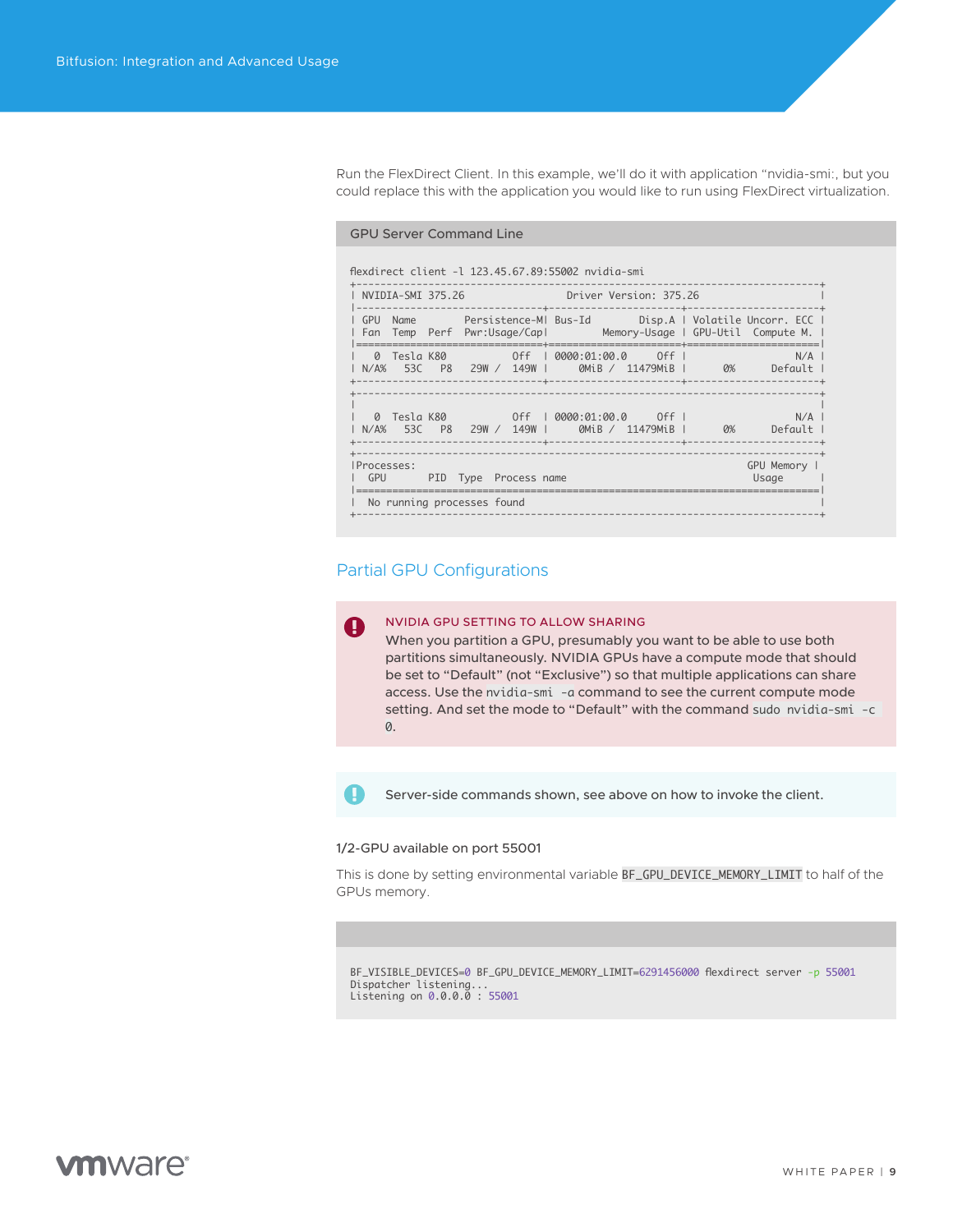#### Two GPUs Available on Port 55001

#### GPU Server Command Line

```
BF_VISIBLE_DEVICES=0,1 flexdirect server -p 55001
Dispatcher listening..
Listening on 0.0.0.0 : 55001
```
#### 2 1/2-GPUs Available on Port 55001

For two half-sized GPUs:

#### GPU Server Command Line

```
BF_VISIBLE_DEVICES=0,1 flexdirect server -p 55001
Dispatcher listening...
Listening on 0.0.0.0 : 55001
```
#### 16 1/2 GPUs Assigned to Two Different Clients (Across two four-GPU nodes). Each client sees eight partial GPUs.

Use two different port numbers, one for each client. Comments are interlaced with commands:

GPU Server Command Lines

```
#server 1:
 $ BF_GPU_DEVICE_MEMORY_LIMIT=6291456000 flexdirect server -p 55001 &
$ BF_GPU_DEVICE_MEMORY_LIMIT=6291456000 flexdirect server -p 55002 
#server 2:
 $ BF_GPU_DEVICE_MEMORY_LIMIT=6291456000 flexdirect server -p 55001 &
$ BF_GPU_DEVICE_MEMORY_LIMIT=6291456000 flexdirect server -p 55002
```
#### Sample Output

#server 1: Dispatcher listening... Listening on 0.0.0.0 : 55001 Dispatcher listening... Listening on 0.0.0.0 : 55002

#server 2: Dispatcher listening... Listening on 0.0.0.0 : 55001 Dispatcher listening... Listening on 0.0.0.0 : 55001

#### Configuration Files

#client 1 adaptor.conf: <server 1 ip> 55001 <server 2 ip> 55001 #client 2 adaptor.conf: <server 1 ip> 55002 <server 2 ip> 55002

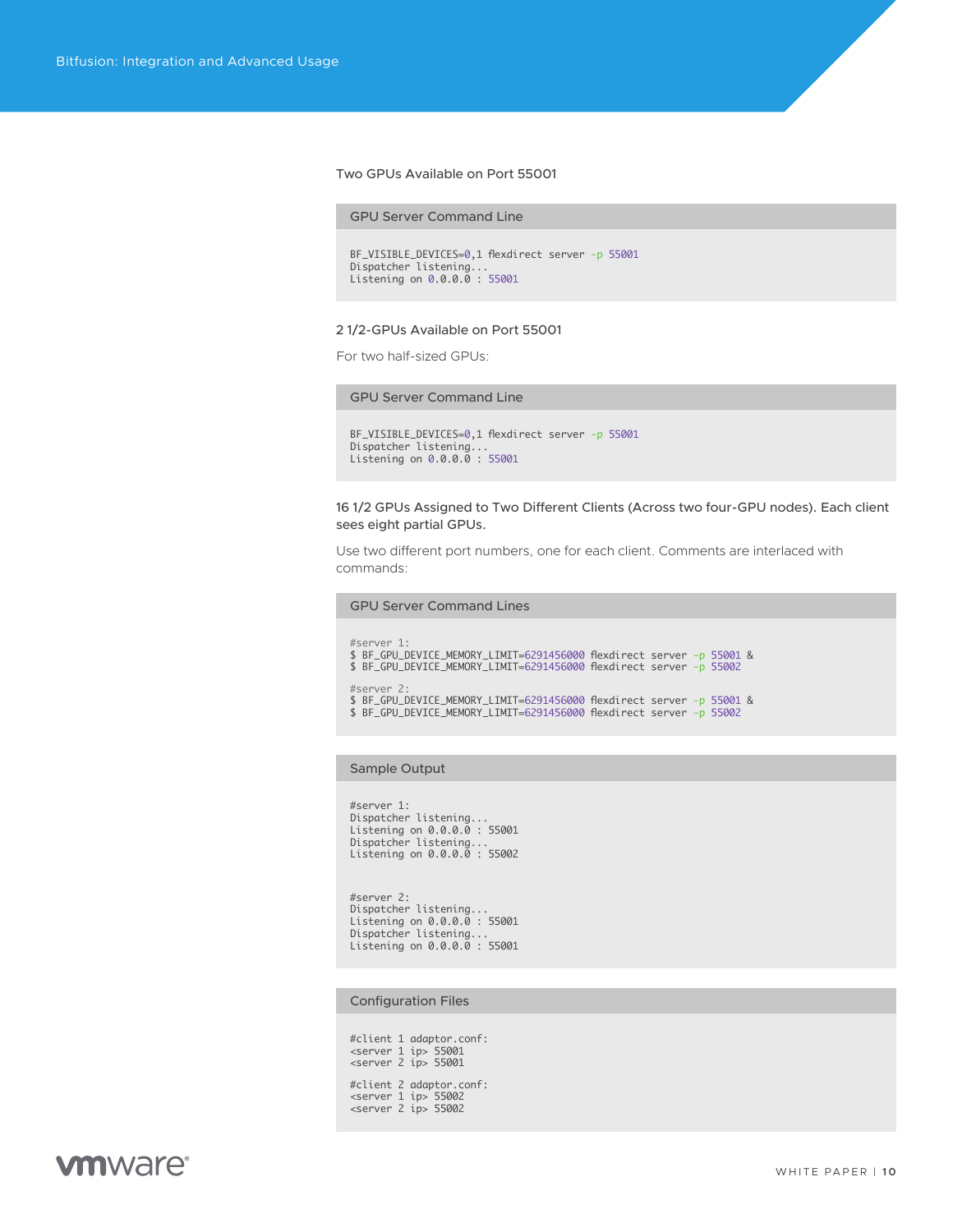16 1/2 GPUs (across two four-GPU nodes) available. Two different clients each allocate one partial GPU.

GPU Server Command Lines

| #Server 1: | BF_VISIBLE_DEVICES=0 BF_GPU_DEVICE_MEMORY_LIMIT=6291456000 flexdirect server -p 55001 &<br>BF_VISIBLE_DEVICES=1 BF_GPU_DEVICE_MEMORY_LIMIT=6291456000 flexdirect server -p 55002 &<br>BF_VISIBLE_DEVICES=2 BF_GPU_DEVICE_MEMORY_LIMIT=6291456000 flexdirect server -p 55003 &<br>BF_VISIBLE_DEVICES=3 BF_GPU_DEVICE_MEMORY_LIMIT=6291456000 flexdirect server -p 55004 &<br>BF_VISIBLE_DEVICES=4 BF_GPU_DEVICE_MEMORY_LIMIT=6291456000 flexdirect server -p 55005 &<br>BF_VISIBLE_DEVICES=5 BF_GPU_DEVICE_MEMORY_LIMIT=6291456000 flexdirect server -p 55006 &<br>BF_VISIBLE_DEVICES=6 BF_GPU_DEVICE_MEMORY_LIMIT=6291456000 flexdirect server -p 55007 &<br>BF_VISIBLE_DEVICES=7 BF_GPU_DEVICE_MEMORY_LIMIT=6291456000 flexdirect server -p 55008 & |  |  |  |
|------------|------------------------------------------------------------------------------------------------------------------------------------------------------------------------------------------------------------------------------------------------------------------------------------------------------------------------------------------------------------------------------------------------------------------------------------------------------------------------------------------------------------------------------------------------------------------------------------------------------------------------------------------------------------------------------------------------------------------------------------------------------|--|--|--|
| #Server 2: | BF_VISIBLE_DEVICES=0 BF_GPU_DEVICE_MEMORY_LIMIT=6291456000 flexdirect server -p 55001 &<br>BF_VISIBLE_DEVICES=1_BF_GPU_DEVICE_MEMORY_LIMIT=6291456000_flexdirect_server_-p_55002_&<br>BF_VISIBLE_DEVICES=2 BF_GPU_DEVICE_MEMORY_LIMIT=6291456000 flexdirect server -p 55003 &<br>BF_VISIBLE_DEVICES=3 BF_GPU_DEVICE_MEMORY_LIMIT=6291456000 flexdirect server -p 55004 &<br>BF_VISIBLE_DEVICES=4 BF_GPU_DEVICE_MEMORY_LIMIT=6291456000 flexdirect server -p 55005 &<br>BF_VISIBLE_DEVICES=5 BF_GPU_DEVICE_MEMORY_LIMIT=6291456000 flexdirect server -p 55006 &<br>BF_VISIBLE_DEVICES=6 BF_GPU_DEVICE_MEMORY_LIMIT=6291456000 flexdirect server -p 55007 &<br>BF_VISIBLE_DEVICES=7 BF_GPU_DEVICE_MEMORY_LIMIT=6291456000 flexdirect server -p 55008 & |  |  |  |

Sample Output

```
#Server 1: 
Dispatcher listening...
Listening on 0.0.0.0 : 55001
Dispatcher listening...
Listening on 0.0.0.0 : 55002
Dispatcher listening...
Listening on 0.0.0.0 : 55003
Dispatcher listening...
Listening on 0.0.0.0 : 55004
Dispatcher listening.
Listening on 0.0.0.0 : 55005
Dispatcher listening...
Listening on 0.0.0.0 : 55006
Dispatcher listening...
Listening on 0.0.0.0 : 55007
Dispatcher listening...
Listening on 0.0.0.0 : 55008
#Server 2: 
Dispatcher listening...
Listening on 0.0.0.0 : 55001
Dispatcher listening...
Listening on 0.0.0.0 : 55002
Dispatcher listening...
Listening on 0.0.0.0 : 55003
Dispatcher listening...
Listening on 0.0.0.0 : 55004
Dispatcher listening...
Listening on 0.0.0.0 : 55005
Dispatcher listening...
Listening on 0.0.0.0 : 55006
Dispatcher listening...
Listening on 0.0.0.0 : 55007
Dispatcher listening...
Listening on 0.0.0.0 : 55008
```
#### Sample Output

#Client 1 adaptor.conf (first partial GPU of server 1): <server 1 ip> 55001

#Client 2 adaptor.conf (second partial GPU of server 1): <server 1 ip> 55002